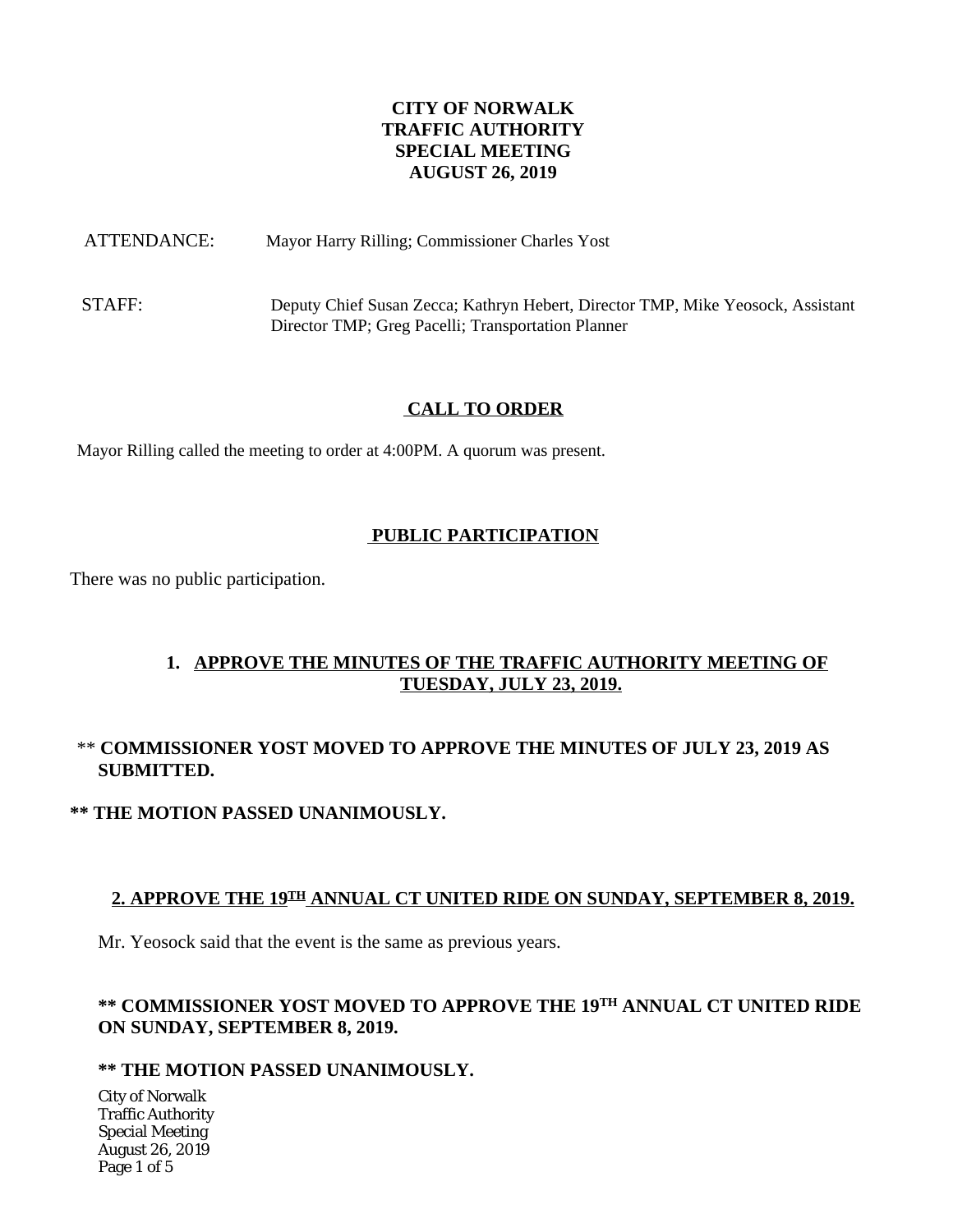# **2. APPROVE THE ROAD CLOSURE OF CONCORD STREET FOR THE CANAAN BAPTIST CHURCH BLOCK PARTY ON SATURDAY, SEPTEMBER 21, 2019 FROM 11:00AM TO 3:00PM**

Mr. Yeosock said the event has been held the past couple of years.

### **\*\* COMMISSIONER YOST MOVED TO APPROVE THE ROAD CLOSURE OF CONCORD STREET FOR THE CANAAN BAPTIST CHURCH BLOCK PARTY ON SATURDAY, SEPTEMBER 21, 2019 FROM 11:00AM TO 3:00PM.**

## **\*\* THE MOTION PASSED UNANIMOUSLY.**

### **4. EXTEND THE APPROVAL OF THE CLOSURE OF PINE STREET EXTENTION FROM AUGUST 30, 2019 TO OCTOBER 15, 2019.**

Mr. Yeosock said there are still some construction issues and they need to extend the closure.

# \*\* **COMMISSIONER YOST MOVED TO APPROVE CLOSURE OF PINE STREET EXTENTION FROM AUGUST 30, 2019 TO OCTOBER 15, 2019.**

## **\*\* THE MOTION PASSED UNANIMOUSLY.**

## **5. APPROVE THE INSTALLATION OF A 3 WAY STOP SIGN AT THE INTERSECTION OF HENRICKS AVENUE AND SELLECK STREET.**

Mr. Yeosock said that the intersection is confusing and makes sense to install a three way stop sign. Mayor Rilling as if there was a request made. Mr. Yeosock said "yes" through the Customer Service Center.

# \*\* **COMMISSIONER YOST MOVED TO APPROVE INSTALLATION OF A 3 WAY STOP SIGN AT THE INTERSECTION OF HENRICKS AVENUE AND SELLECK STREET.**

## **\*\* THE MOTION PASSED UNANIMOUSLY.**

## **6. APPROVE THE EXTENSION OF THE NO PARKING ZONE ON EAST SIDE OF BOUTON STREET NORTH TO ROBBINS SQUARE.**

Mr. Yeosock said that the police department has requested that some signs be installed.

# \*\* **COMMISSIONER YOST MOVED TO APPROVE THE EXTENSION OF THE NO**  PARKING ZONE ON EAST SIDE OF BOUTON STREET NORTH TO ROBBINS SOUARE.

City of Norwalk Traffic Authority Special Meeting August 26, 2019 Page 2 of 5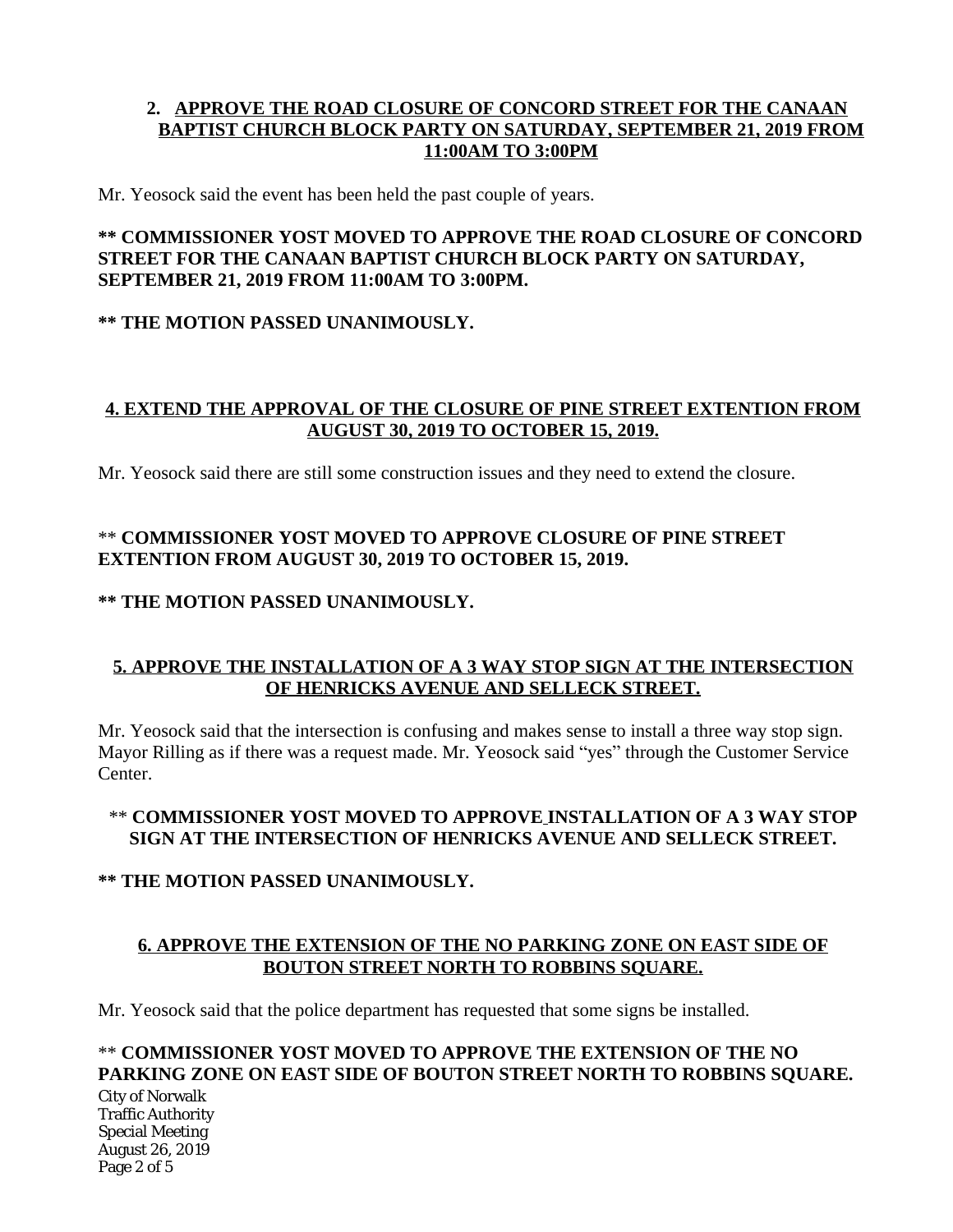### **\*\* THE MOTION PASSED UNANIMOUSLY.**

# **7. APPROVE THE INSTALLATION OF A NO U-TURN ON FILLOW STREET AT KENDALL SCHOOL.**

Commissioner Yost asked if enforcement will be done. Deputy Chief Zecca said that there will be targeted enforcement and it will also be put out on social media. She asked that staff from TMP contact the police department once the signs have been installed.

### **\*\* COMMISSIONER YOST MOVED TO APPROVE THE INSTALLATION OF A NO U-TURN ON FILLOW STREET AT KENDALL SCHOOL.**

## **\*\*THE MOTION PASSED UNANIMOUSLY.**

# **8. APPROVE THE INSTALLATION OF A NO U-TURN ON HIGHLAND AVENUE AT ROTON SCHOOL.**

## **\*\* COMMISSIONER YOST MOVED TO APPROVE THE INSTALLATION OF A NO U-TURN ON HIGHLAND AVENUE AT ROTON SCHOOL.**

### **\*\*THE MOTION PASSED UNANIMOUSLY.**

# **9. APPROVE THE INSTALLATION OF A NO U-TURN ON WILLIAM STREET AT NATHAN HALE SCHOOL.**

# **\*\* COMMISSIONER YOST MOVED TO APPROVE THE INSTALLATION OF A NO U-TURN ON WILLIAM STREET AT NATHAN HALE SCHOOL.**

#### **\*\*THE MOTION PASSED UNANIMOUSLY.**

## **10. APPROVE THE INSTALLATION OF PARKING METERS ON WEST AVENUE FROM MAPLE STREET TO ARCH STREET**

Ms. Hebert said they have received numerous emails regarding putting regulations into place on the other side of West Avenue similar to what is on the other side of the street in an effort to create turnover on that side of the street. She said they did come to an agreement and it will be a combination of 15 minute parking and two hour parking.

City of Norwalk Traffic Authority Special Meeting August 26, 2019 Page 3 of 5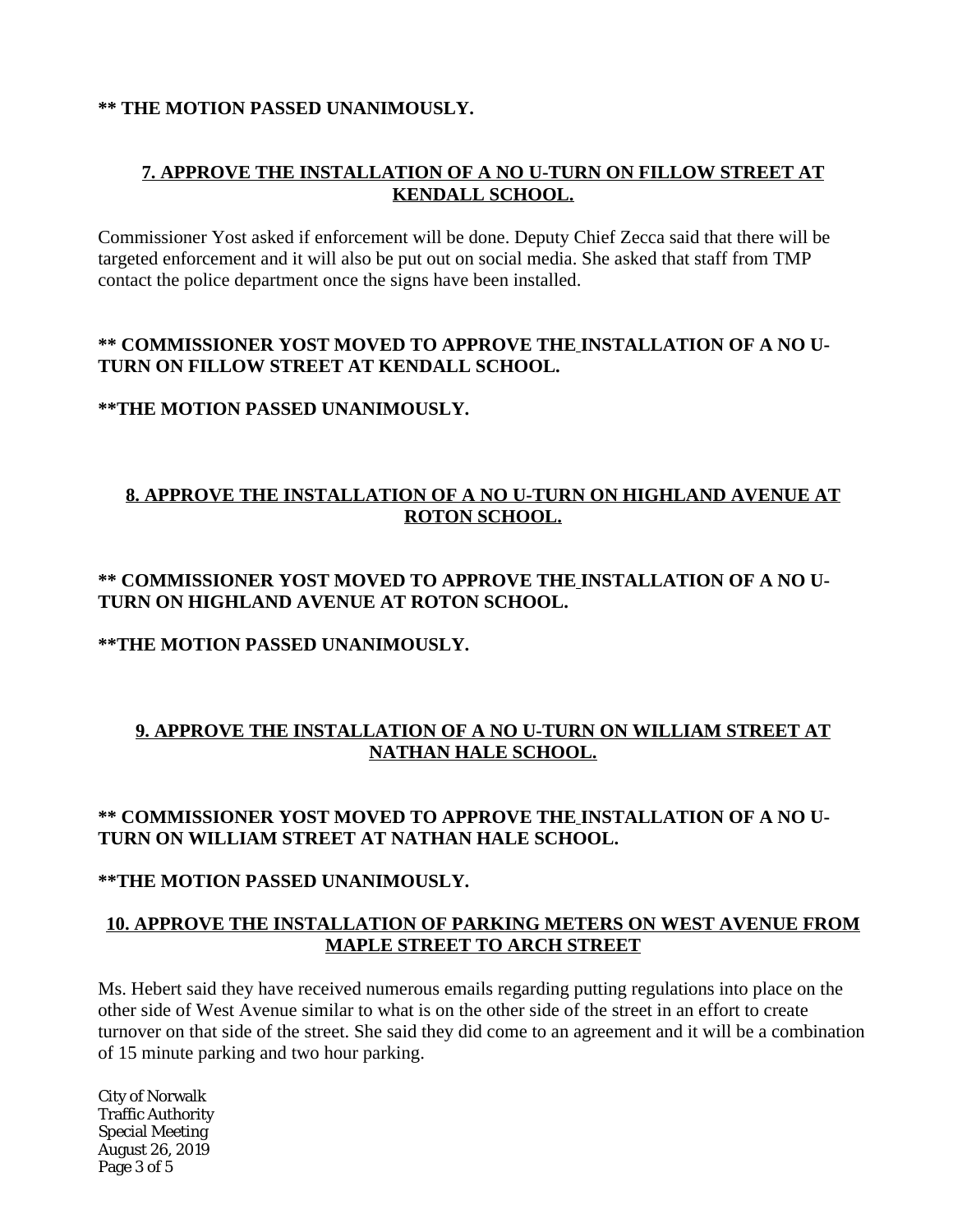# **\*\* COMMISSIONER YOST MOVED TO APPROVE THE INSTALLATION OF PARKING METERS ON WEST AVENUE FROM MAPLE STREET TO ARCH STREET**

### **\*\* THE MOTION PASSED UNANIMOUSLY.**

## **11. APPROVE THE INSTALLATION OF PARKING SPACES AND METERS ON THE WEST SIDE OF SOUTH MAIN STREET FROM ELIZABETH STREET TO HAVILAND STREET.**

Ms. Hebert said that where the Residence Inn was constructed used to be a parking lot and there are no parking regulations on that side of the street. She said that she has met with Mr. Rich and his team and they also requested some drop off and pick up parking. She said it will create turnover and availability for the hotel.

### **\*\* COMMISSIONER YOST MOVED TO APPROVE THE INSTALLATION OF PARKING SPACES AND METERS ON THE WEST SIDE OF SOUTH MAIN STREET FROM ELIZABETH STREET TO HAVILAND STREET.**

## **\*\* THE MOTION PASSED UNANIMOUSLY.**

## **12. APPROVE THE PROPOSED TRAFFIC CONTROL PLAN FOR RAYMOND STREET AND DAY STREET FOR THE CONSTRUCTION OF THE WASHINGTON VILLAGE PHASE 2 BUILDING C.**

Mr. Yeosock said there will be no road closures and that there was just a request to remove parking from one side of the street so the crane could be set up to work on the building. Mayor Rilling requested that the residents in the area are notified so they are aware of the change. Mr. Yeosock said that notices will be sent out. Mayor Rilling asked how many parking spaces will be lost. Mr. Yeosock said approximately ten.

## **\*\* COMMISSIONER YOST MOVED TO APPROVE THE PROPOSED TRAFFIC CONTROL PLAN FOR RAYMOND STREET AND DAY STREET FOR THE CONSTRUCTION OF THE WASHINGTON VILLAGE PHASE 2 BUILDING C.**

#### **\*\* THE MOTION PASSED UNANIMOUSLY.**

## **13. APPROVE THE PROPOSED TRAFFIC CONTROL PLAN FOR CONSTUCTION OF THE MARITIME AQUARIUM PROJECT.**

City of Norwalk Traffic Authority Special Meeting August 26, 2019 Page 4 of 5